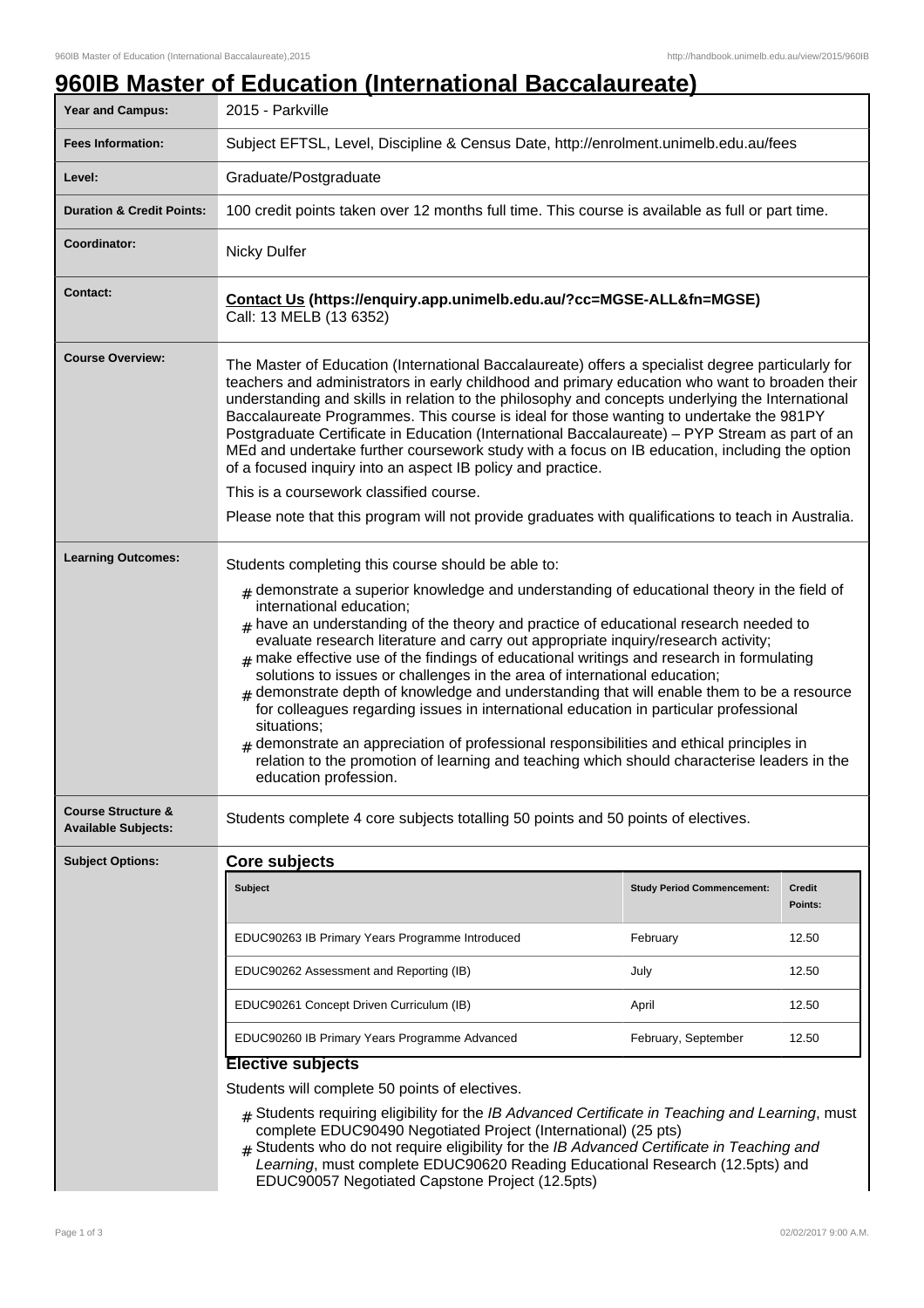|                                                   | The remaining 25 points of electives will be selected from the Melbourne Graduate School of<br>Education Master of Education (.J.J./view/current/960AC) or Specialist Masters (http://<br>education.unimelb.edu.au/study_with_us/professional_development/course_list)<br>programs, subject to meeting any prerequisite requirements.                                                                                                                                                                                                                                                                                                                                                                                                                                                                                                                                                                                                                                                                                                                                                                                                                                                                                                                                                                                                                                                                                                                                                                                                                                                                                                                                                                                                                                                                                                                                                                                                                                                                                                                                                                                                                                                                                                                                                                                                                                                                                                                                                                                                                                                                                                                                                                                                                                                                      |                                   |                   |
|---------------------------------------------------|------------------------------------------------------------------------------------------------------------------------------------------------------------------------------------------------------------------------------------------------------------------------------------------------------------------------------------------------------------------------------------------------------------------------------------------------------------------------------------------------------------------------------------------------------------------------------------------------------------------------------------------------------------------------------------------------------------------------------------------------------------------------------------------------------------------------------------------------------------------------------------------------------------------------------------------------------------------------------------------------------------------------------------------------------------------------------------------------------------------------------------------------------------------------------------------------------------------------------------------------------------------------------------------------------------------------------------------------------------------------------------------------------------------------------------------------------------------------------------------------------------------------------------------------------------------------------------------------------------------------------------------------------------------------------------------------------------------------------------------------------------------------------------------------------------------------------------------------------------------------------------------------------------------------------------------------------------------------------------------------------------------------------------------------------------------------------------------------------------------------------------------------------------------------------------------------------------------------------------------------------------------------------------------------------------------------------------------------------------------------------------------------------------------------------------------------------------------------------------------------------------------------------------------------------------------------------------------------------------------------------------------------------------------------------------------------------------------------------------------------------------------------------------------------------------|-----------------------------------|-------------------|
|                                                   | Subject                                                                                                                                                                                                                                                                                                                                                                                                                                                                                                                                                                                                                                                                                                                                                                                                                                                                                                                                                                                                                                                                                                                                                                                                                                                                                                                                                                                                                                                                                                                                                                                                                                                                                                                                                                                                                                                                                                                                                                                                                                                                                                                                                                                                                                                                                                                                                                                                                                                                                                                                                                                                                                                                                                                                                                                                    | <b>Study Period Commencement:</b> | Credit<br>Points: |
|                                                   | EDUC90490 Negotiated Project (International)                                                                                                                                                                                                                                                                                                                                                                                                                                                                                                                                                                                                                                                                                                                                                                                                                                                                                                                                                                                                                                                                                                                                                                                                                                                                                                                                                                                                                                                                                                                                                                                                                                                                                                                                                                                                                                                                                                                                                                                                                                                                                                                                                                                                                                                                                                                                                                                                                                                                                                                                                                                                                                                                                                                                                               | Semester 1, Semester 2            | 25                |
|                                                   | EDUC90620 Reading Educational Research                                                                                                                                                                                                                                                                                                                                                                                                                                                                                                                                                                                                                                                                                                                                                                                                                                                                                                                                                                                                                                                                                                                                                                                                                                                                                                                                                                                                                                                                                                                                                                                                                                                                                                                                                                                                                                                                                                                                                                                                                                                                                                                                                                                                                                                                                                                                                                                                                                                                                                                                                                                                                                                                                                                                                                     | March, August                     | 12.50             |
|                                                   | EDUC90057 Negotiated Capstone Project                                                                                                                                                                                                                                                                                                                                                                                                                                                                                                                                                                                                                                                                                                                                                                                                                                                                                                                                                                                                                                                                                                                                                                                                                                                                                                                                                                                                                                                                                                                                                                                                                                                                                                                                                                                                                                                                                                                                                                                                                                                                                                                                                                                                                                                                                                                                                                                                                                                                                                                                                                                                                                                                                                                                                                      | Semester 1, Semester 2            | 12.50             |
| <b>Entry Requirements:</b>                        | 1. In order to be considered for entry, applicants must have completed:<br>• either<br>- an approved degree and an approved teaching qualification, or<br>- an approved four-year teaching degree, or<br>- a relevant tertiary degree and documented relevant professional or teaching experience which<br>together demonstrate preparation for the course comparable to an applicant with an approved<br>teaching qualification.<br>Meeting these requirements does not guarantee selection.<br>2. In ranking applications, the Selection Committee will consider:<br>• prior academic performance; and if relevant<br>• the professional experience.<br>3. The Selection Committee may seek further information to clarify any aspect of an<br>application in accordance with the Student Application and Selection Procedure (https://<br>policy.unimelb.edu.au/MPF1034).<br>4. Applicants are required to satisfy the university's English language requirements for<br>postgraduate courses. For those applicants seeking to meet these requirements by one<br>of the standard tests approved by the Academic Board, performance band 7 (http://<br>about.unimelb.edu.au/academicboard/resolutions) is required.                                                                                                                                                                                                                                                                                                                                                                                                                                                                                                                                                                                                                                                                                                                                                                                                                                                                                                                                                                                                                                                                                                                                                                                                                                                                                                                                                                                                                                                                                                                                                                                      |                                   |                   |
| <b>Core Participation</b><br><b>Requirements:</b> | The Melbourne Graduate School of Education welcomes applications from students with<br>disabilities. It is University and Graduate School policy to take reasonable steps to enable<br>the participation of students with disabilities, and reasonable adjustments will be made to<br>enhance a student's participation in the Graduate School's programs. The core participation<br>requirements for study in the Melbourne Graduate School of Education are: In all courses The<br>ability to comprehend complex information related to education and the disciplines in which the<br>student is teaching. The ability to communicate clearly and independently in assessment tasks<br>a knowledge of the content, principles and practices relating to education and other relevant<br>disciplines. Behavioural and social attributes that enable a student to participate in a complex<br>learning environment. Students are required to take responsibility for their own participation<br>and learning. They also contribute to the learning of other students in collaborative learning<br>environments, demonstrating interpersonal skills and an understanding of the needs of other<br>students. Assessment may include the outcomes of tasks completed in collaboration with<br>other students. In courses requiring students to undertake practicum placements The ability<br>to undertake professional practice placements independently, including:a. the ability based<br>on personal maturity to establish a professional relationship with students and interact with<br>them appropriately;b. the ability to communicate to students the subject matter being taught<br>with clarity and in a way that is age-sensitive; c. the ability to model literacy and numeracy skills<br>independently for students and in all their interactions meet community expectations of the<br>literacy and numeracy skills teachers should have;d. the ability to demonstrate skilfully and<br>safely activities required in particular discipline areas being taught (e.g. physical education<br>activities, science laboratory techniques);e. the ability to create, monitor and maintain a safe<br>physical environment, a stable and supportive psychological environment, and a productive<br>learning environment in their classroom; f. the ability to establish effective relationships with<br>all members of the school community, including colleagues, students, and caregivers;g. the<br>ability based on mental and physical health to exercise sound judgment and respond promptly<br>to the demands of classroom situations, and the personal resilience to cope and maintain their<br>wellbeing under stress. Students who feel a disability will prevent them from meeting the above |                                   |                   |
| <b>Further Study:</b>                             | Graduates from this program are eligible to apply for entry to the Doctor of Education program<br>or a PhD after completion of a 50-point Postgraduate Certificate in Educational Research,                                                                                                                                                                                                                                                                                                                                                                                                                                                                                                                                                                                                                                                                                                                                                                                                                                                                                                                                                                                                                                                                                                                                                                                                                                                                                                                                                                                                                                                                                                                                                                                                                                                                                                                                                                                                                                                                                                                                                                                                                                                                                                                                                                                                                                                                                                                                                                                                                                                                                                                                                                                                                |                                   |                   |